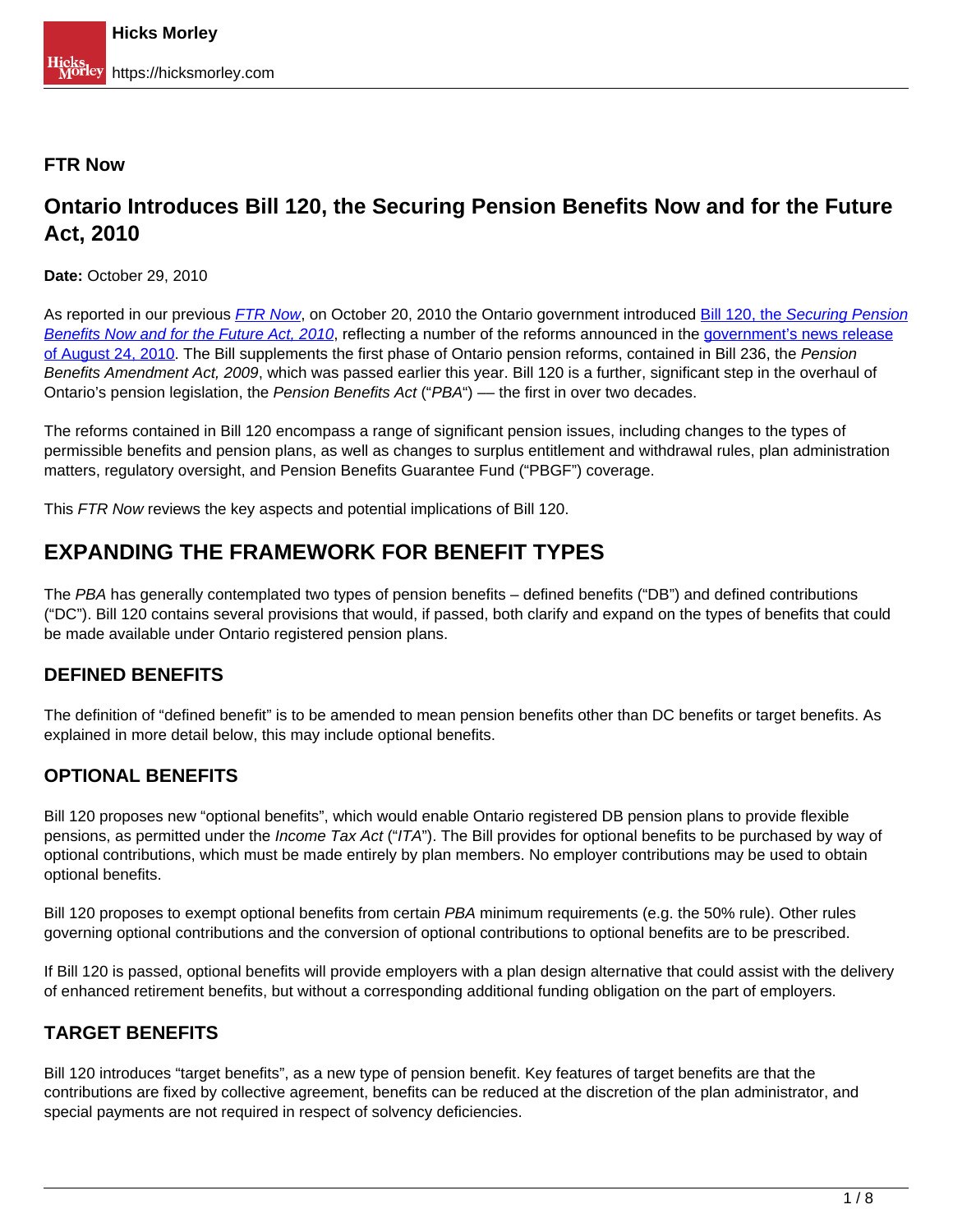Most of these features are in fact set out as qualifying criteria. Specifically, pension benefits will be considered target benefits if all of the following are satisfied:

> (a) the pension benefits are not DC benefits; (b) the employer's obligation to contribute to the pension plan is limited to a fixed amount set out in one or more collective agreements; and (c) the administrator's authority to reduce benefits, deferred pensions and pensions is not restricted (by the pension plan and fund documents, by collective agreement, or by applicable pension legislation) either while the pension plan is ongoing or upon wind up.

In theory, benefits under existing multi-employer pension plans ("MEPPs") might already satisfy the above requirements and, with the passage of Bill 120, become plans that provide for target benefits. However, plan documentation and/or collective agreements will in many cases impose limitations or parameters on the ability of an administrator to unilaterally reduce benefits, and in these situations it will be necessary to make changes to documentation or agreements in order for MEPP benefits to qualify as target benefits, even if only on a limited basis (i.e., for future service).

Target benefits might also be provided under single employer pension plans (or components of plans) that are established (or added) at a future date, or on conversion of an existing plan, for future service. This is enabled by way of a proposed amendment to section 14 of the PBA, the provision that voids amendments which purport to reduce accrued benefits. Bill 120 proposes to amend section 14 to provide that the void amendment rule does not apply in respect of a pension plan that provides only target benefits, or in respect of the part of a plan that provides target benefits. [1]

Bill 120 extends target benefits to multi-jurisdictional plan situations (in circumstances to be prescribed), despite restrictions that may apply under the legislation of other applicable Canadian pension jurisdictions. Further rules regarding the provision of target benefits by multi-jurisdictional plans will likely be required, whether by way of regulations or guidelines or agreements that may be established by the Canadian Association of Pension Supervisory Authorities, which has developed the new multi-lateral agreement amongst designated jurisdictions.

### **DEFINED CONTRIBUTION PENSION PAYMENTS**

A new section would govern the payment of pensions and pension benefits, made in accordance with the ITA, from DC plans. The change would allow DC plans in Ontario to provide for pensions to be paid directly from the plan. This form of payment could be offered by a plan as an option, rather than force the transfer of DC assets for the purchase of an annuity or to a locked-in account. Regulations might provide additional guidance regarding the payment of DC pensions and pension benefits.

Similar DC pension payment options are already authorized by the pension standards legislation of a number of other Canadian jurisdictions.

# **MATTERS AFFECTING PLAN FUNDING**

**LETTERS OF CREDIT**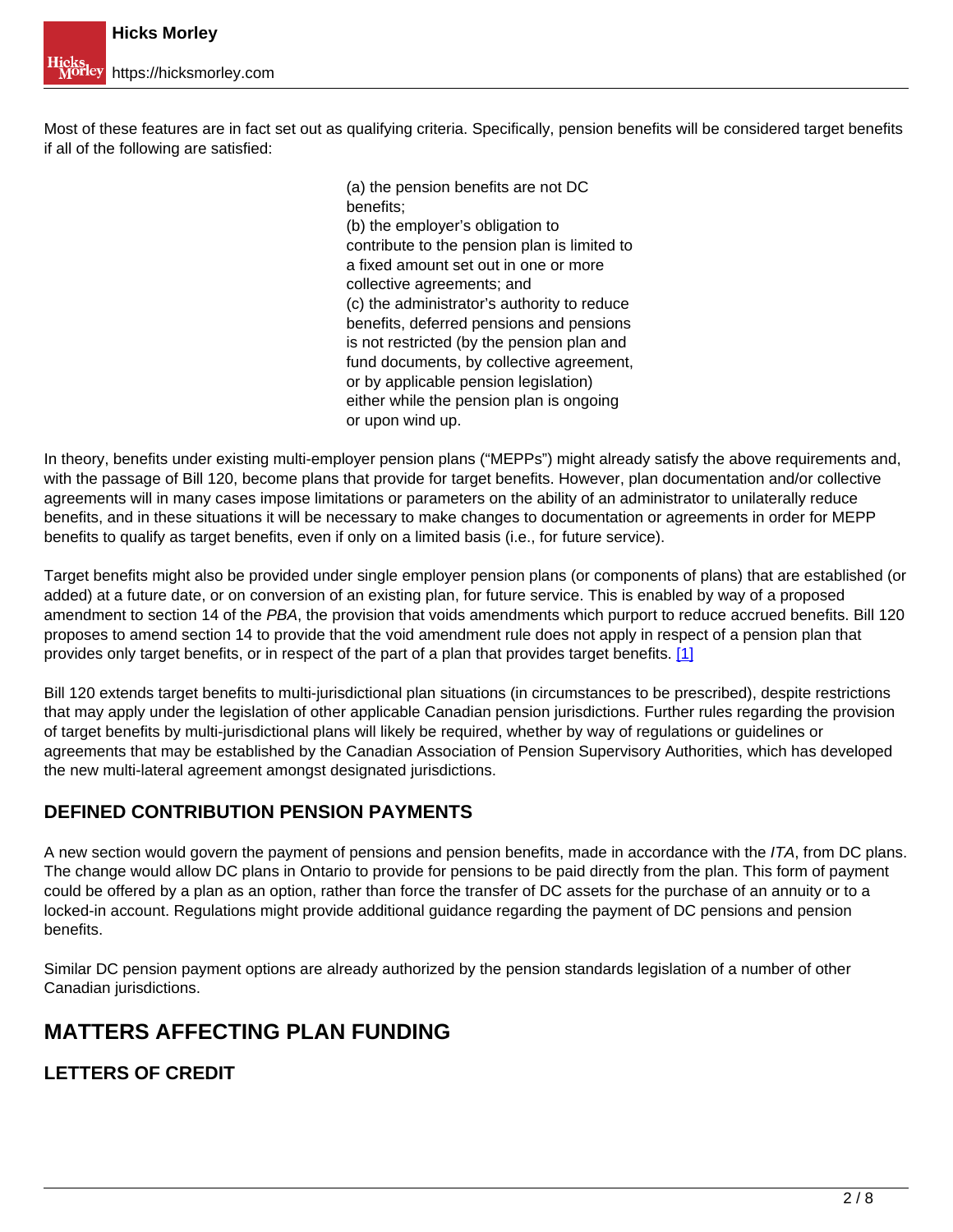As expected, the Bill includes provisions to allow prescribed employers to use a letter of credit (LOC) to fund up to 15% of a plan's solvency liabilities. [2] The LOC would be used to reduce or eliminate the special payments that would otherwise be required to fund a solvency deficiency.

The Bill states that the costs of obtaining and maintaining the LOC cannot be paid from the pension fund. On the other hand, the costs of enforcing the LOC can be paid from the fund unless limited by language in the plan that restricts payment of administration fees and expenses out of plan assets. Regardless of a plan's expenses wording, if the administrator is one appointed by the Superintendent, or the Superintendent has assumed responsibility for administering the plan, then the costs of enforcing the LOC can be paid from the fund.

Details concerning the time limits for notifying the Superintendent of the use of the LOC and the circumstances under which the administrator can demand payment under the LOC will be contained in regulations, to be released. [3]

### **CONTRIBUTION HOLIDAYS**

Under Bill 120, contribution holidays for either or both employers and members would be explicitly permitted under the PBA, as long as contribution holidays are not prohibited by the pension plan documents, and only if the plan has a "surplus" and prescribed conditions are met. One of the expected conditions (based on the government's pension reform announcement made on August 24, 2010) is a minimum transfer ratio of 105%.

The explicit requirement that the documents not prohibit the holiday suggests that it will continue to be necessary to conduct a full historical review of documentation (i.e., plan texts, funding agreements and employee communications) to determine if a contribution holiday is prohibited under the terms of the plan.

Bill 120 would amend the PBA to provide that a reduction or cessation of contributions due to a contribution holiday does not trigger a wind up or partial wind up.

The government's August announcement also indicated that the plan administrator will be required to disclose the contribution holiday to plan members, former members and survivors, and to file annual statements with the Financial Services Commission of Ontario to confirm eligibility. These additional conditions are expected to be included in future amendments to the regulations.

### **RESTRICTIONS AFFECTING BENEFIT IMPROVEMENTS**

As expected, Bill 120 introduces new restrictions on benefit improvements when a plan is underfunded. Amendments that improve benefits will be considered void if the enhancement reduces the plan's transfer ratio or the going concern funded ratio below the prescribed level, which will be specified when the regulations are amended.

Based on the government's August announcement, it is expected that if the transfer ratio of the plan falls to less than 85% or the fund would be less than 85% funded on a going concern basis as a result of the improvement, then a lump sum payment would be required to prevent the reduction in the applicable ratio, and any remaining cost would be payable over a shorter period of up to five years. As well, the government indicated that, even if the improvement does not cause the funded status of the plan to fall below these thresholds, the amortization period for funding improvements on a going concern basis will be reduced to eight years from the current 15.

#### **JSPPS AND SOLVENCY FUNDING**

The Bill would amend the PBA such that plans which were jointly sponsored pension plans ("JSPPs") on August 24, 2010 will be exempt from the requirement to make contributions to fund a solvency deficiency. The regulations prescribing the funding requirements for JSPPs will need to be amended to fully implement this change. Also, a qualifying JSPP may need to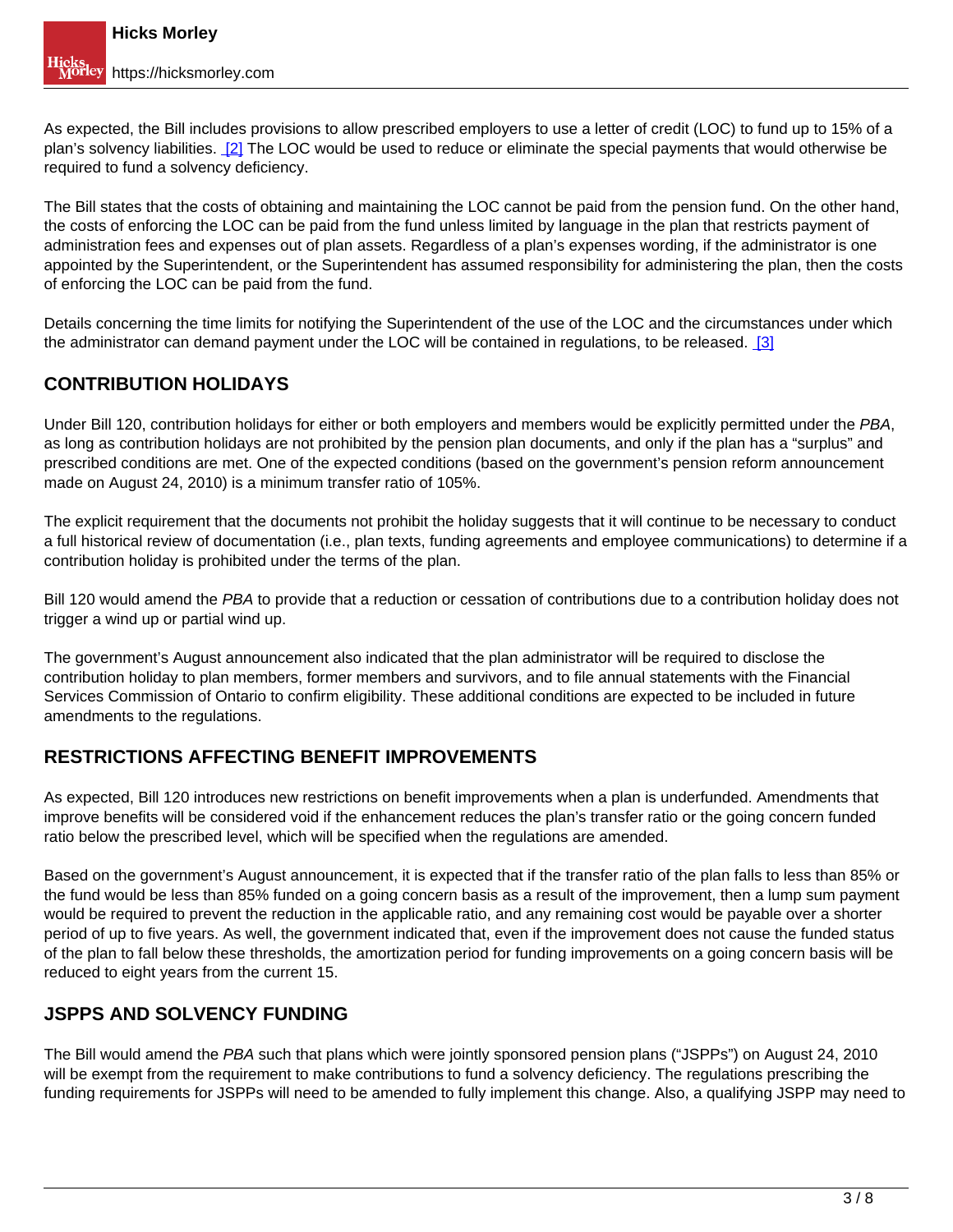be amended to reflect that neither the members nor the employers must make solvency contributions.

The above change will potentially benefit existing JSPPs, like OMERS, but will be of little benefit to private-sector employers who may have been considering a move to a JSPP model in the future, unless further legislative relief is provided in respect of other types of plans.

#### **TERMS RESPECTING FUNDING ON EMPLOYER WITHDRAWAL FROM MEPPS AND JSPPS**

Bill 120 also proposes amendments that would require MEPPs and JSPPs to specify what happens when a participating employer withdraws from the plan. These plans will need to be amended if they do not already describe the funding and payment of pension benefits for members, former members and survivors affected by the withdrawal.

The Bill notes that prescribed requirements must be satisfied. It is not known at this time what those prescribed requirements will be, or if there will be any, but it is expected that the plan administrator could be required to file with the Superintendent a special report on the plan's viability if a certain percentage of participating employers leave. It is not yet known whether the regulations will specify whether a withdrawing employer is required to fully fund any deficiency associated with its portion of the plan.

## **ENTITLEMENT TO SURPLUS**

Bill 120 proposes to further modify the rules concerning surplus entitlement and withdrawal both on plan wind up (in whole or in part) and for continuing plans.

#### **ON FULL OR PARTIAL WIND UP**

Bill 120 provides for surplus arising on a full or partial wind up to be allocated either by an agreement or by way of an arbitration award. [4]

Bill 120 authorizes the Superintendent to consent to the payment of wind up surplus to an employer on the basis of a written agreement, without regard to the ownership of surplus in the current and historical pension plan documentation. Specifically, Bill 120 would facilitate surplus withdrawals based on the agreement of the employer and union, or the employer and twothirds of the members (where there is no trade union that represents the members) provided that an appropriate number (as determined by the Superintendent) of former members and other persons entitled to pension payments also agree. These "withdrawal on agreement" rules apply to plans that are wound up in full and in part.

If the allocation of pension surplus is not addressed within a set period of time following the full or partial wind up of a pension plan, Bill 120 gives the Superintendent the authority to determine whether an arbitrator ought to be appointed to resolve the dispute.

The employer, plan members, former members, retired members, other beneficiaries, or the applicable unions may propose arbitration as a means of resolving surplus issues. An arbitrator can be appointed by the Superintendent at his own discretion, or by agreement of the parties (identified above) who are otherwise authorized to consent to a surplus withdrawal arrangement. Either way the appointment of an arbitrator commences the arbitration process, and the above parties are deemed to agree to and be bound by the process and any award, which award prevails over historical and current plan and trust documentation. The Superintendent is not a party to any such arbitration.

#### **SURPLUS WITHDRAWALS FROM CONTINUING PLANS**

Bill 120 also proposes to change the rules that apply for surplus withdrawals for continuing pension plans. Specifically, it would permit surplus to be withdrawn from continuing plans with the agreement of all relevant parties (the employer, and the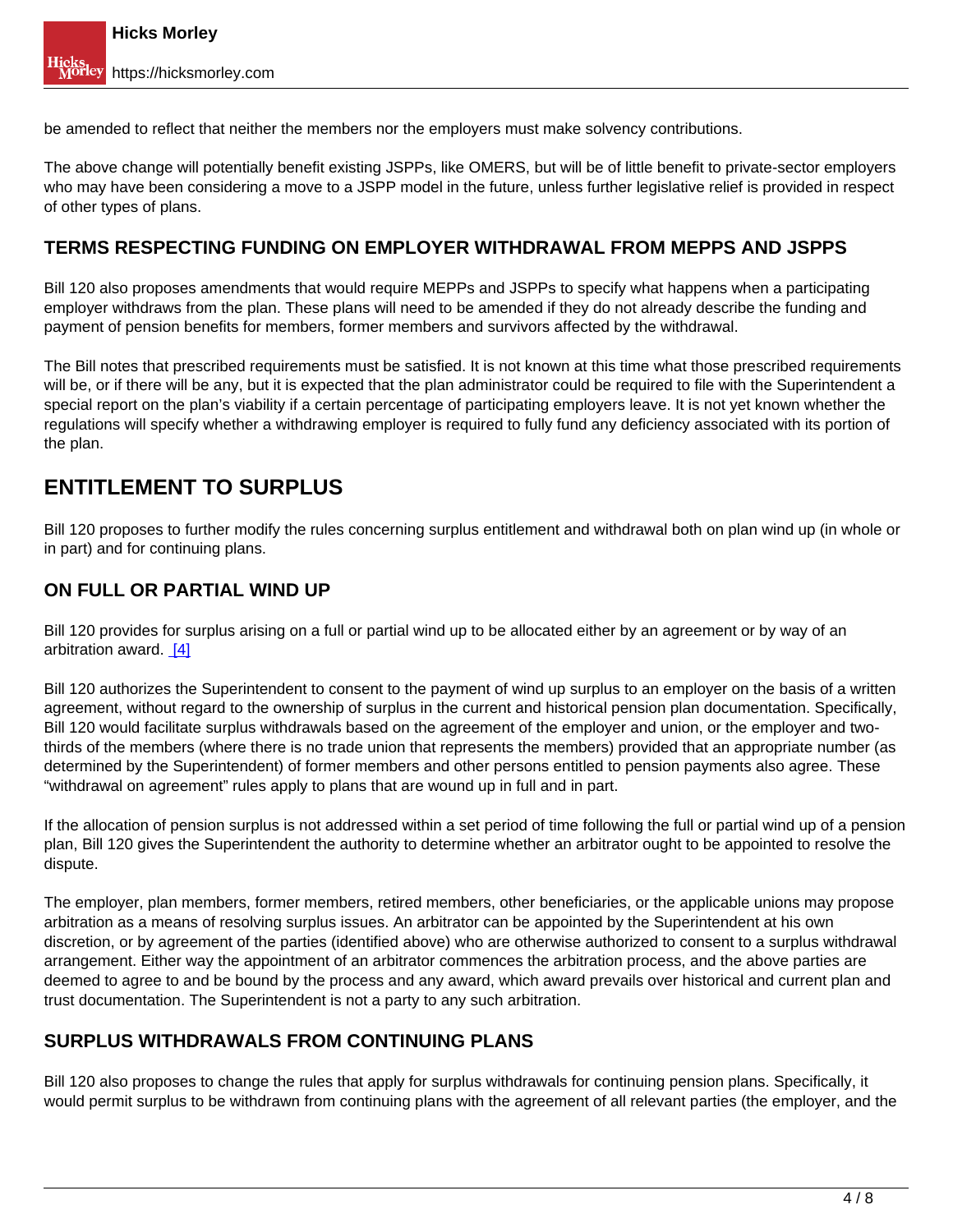union or, if none, two-thirds of the members) and the consent of former and retired members and other persons as determined by the Superintendent. Bill 120 mandates that a minimum "surplus cushion" remain in the pension plan following a surplus withdrawal.

For most pension plans (being those where all pension benefits are not guaranteed by an insurance company) the retained surplus must equal the greater of the following amounts:

> (a)the sum of (i) two times the normal cost of the plan, and (ii) 5% of liabilities; and (b)25% of plan liabilities

#### **IMPLICATIONS**

It is expected that the agreement and arbitration proposals under Bill 120 will, if passed, facilitate surplus withdrawals from both continuing and wound up pension plans.

Where surplus exists in a pension plan that is wound up (in whole or in part), parties will wish to assess both approaches with a view to the possible outcomes, including the likely allocation, potential timing and related costs before deciding on a surplus withdrawal strategy. It is anticipated that the Superintendent will refrain from unilaterally appointing an arbitrator where parties are actively working towards a negotiated solution.

## **ADMINISTRATION OF PENSION PLANS**

A variety of proposed amendments are made with respect to the administration of pension plans.

#### **PAYMENT OF ADMINISTRATIVE FEES AND EXPENSES**

A new section governing the payment of fees and expenses would authorize payment of reasonable amounts from the pension fund respecting the administration of a pension plan and the administration and investment of the pension fund. The provision would apply to payments to the administrator, to agents of the administrator, to the employer or to any other person who provides services relating to the administration of the pension plan or the pension fund. [5]

However, such payment would not be authorized if payment is prohibited or payment of the fees and expenses is otherwise provided for, either under the documents that create and support the pension plan or the pension fund, or under the PBA or regulations.

Generally, the proposed scheme is the legislative response to the Supreme Court of Canada's decision in the Nolan v. Kerry (Canada) Inc. case. In Kerry, the Supreme Court found that the plan/trust documents will be determinative of whether fees and expenses can be paid from the pension fund. Silence in the documents does not imply that the employer must pay plan expenses. Provided nothing in the documents requires the employer to pay expenses, reasonable expenses can be paid from the fund. Moreover, if payment of expenses out of the fund is permitted under the plan documents and the expenses are reasonable, it does not matter whether the services are provided by agents or third parties or by the administrator or employer.

Of interest, the proposed amendments in Bill 120 require only that fees and expenses be "reasonable", and eliminate the "usual" component under the PBA as currently constructed. Also, the proposed amendment expressly covers the fees and expenses for services provided in respect of both the pension fund and the plan.

#### **REIMBURSEMENT OF EMPLOYER**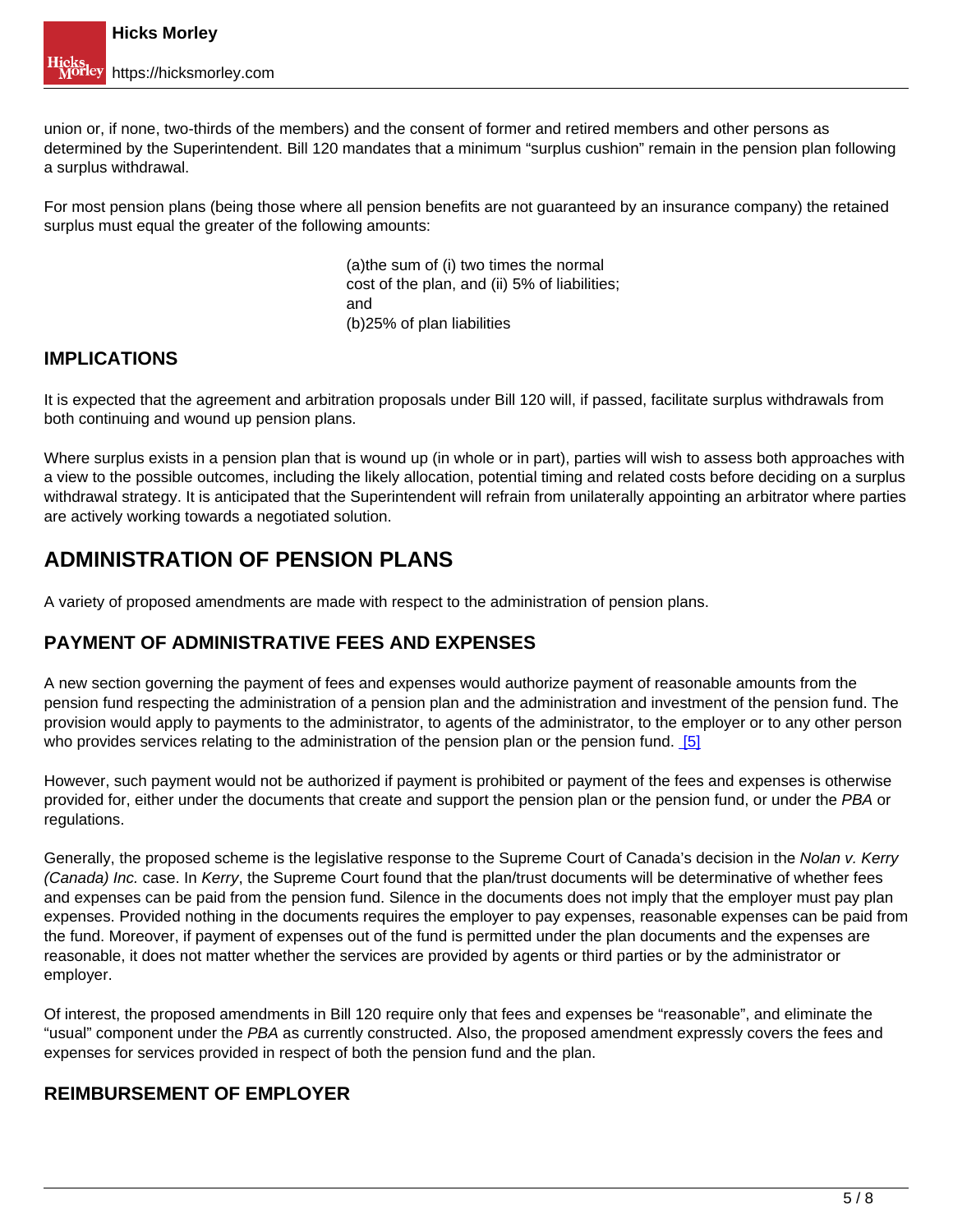Currently, the PBA provides for the reimbursement of an employer for overpayments into a pension fund. Bill 120 proposes to amend these provisions to authorize employer reimbursement from the pension fund where an employer either:

> (a)pays an amount in respect of the pension plan that should have been paid out of the pension fund; or (b)makes an overpayment into the pension fund. Reimbursement to the employer from the pension fund is not permitted unless the plan administrator has received the prior consent of the Superintendent.

Also, the timelines are to be extended. Under the current rules, the application for reimbursement must be within the same fiscal year in which the overpayment or payment occurred. The deadline for applying for reimbursement is to be changed to the later of:

> (a)24 months after the date on which the employer made the payment or overpayment; and (b)six months after the date on which the administrator, acting reasonably, becomes aware of the payment or overpayment.

The extension of the deadline for applying for a reimbursement will be welcome change for employers.

#### **PUBLIC SECTOR PENSION PLANS, EMPLOYEE TRANSFERS TO THE FEDERAL PUBLIC SERVICE**

Bill 120 introduces a new section applicable to Ontario public sector employees who are transferred to the federal public service in connection with the sale of a business to the government of Canada. The change would permit the assets of such employees to be transferred from their current public sector plan to the Public Service Superannuation Plan (Canada), subject to the prior consent of the Superintendent.

## **THE PENSION BENEFITS GUARANTEE FUND**

The proposed amendments in Bill 120 would increase the existing eligibility threshold for PBGF coverage from three to five years. Specifically, pensions and pension benefits would not become eligible for PBGF coverage until a plan has been established or maintained for five years. Similarly, PBGF coverage would not apply to pension or pension benefit increases made effective within the five year period preceding the plan's wind up date.

PBGF coverage will not apply to the new types of pension benefits introduced in Bill 120 – target benefits and optional benefits. Consistent with the current legislation, PBGF coverage will not apply to JSPPs or MEPPs.

# **REGULATORY OVERSIGHT AND ENFORCEMENT**

Prior reforms proposed in Bill 236 enhanced the oversight powers of the Superintendent (see our December 15, 2009 FTR Now). Bill 120 further expands these powers.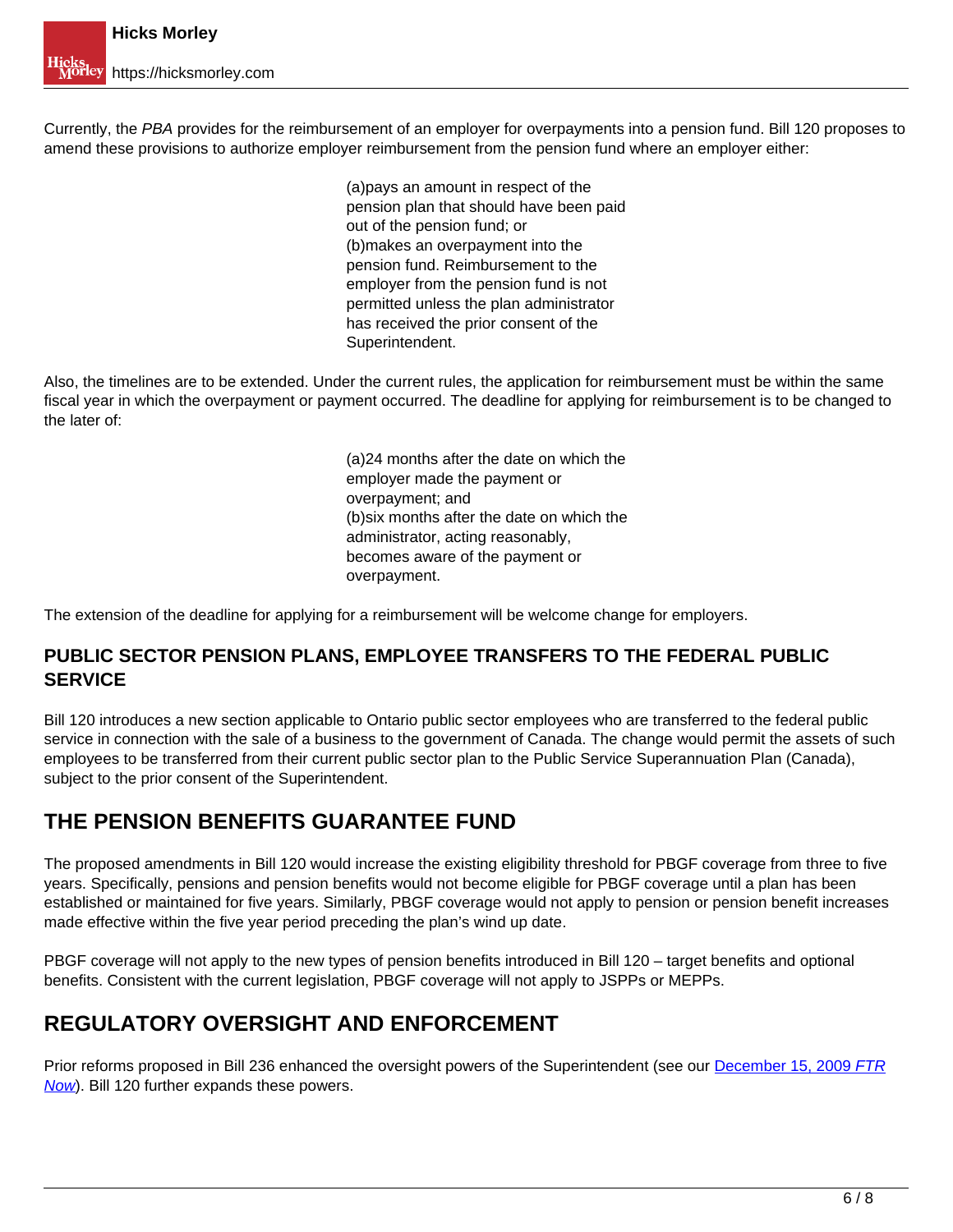### **APPOINTMENT OF AN ADMINISTRATOR**

Amendments proposed by Bill 120 would expand the circumstances in which the Superintendent would be authorized to terminate and/or appoint a plan administrator. The Superintendent would also be authorized to act as a pension plan administrator. The conditions governing the Superintendent's authority are to be prescribed by regulation. Presently, the Superintendent is authorized to appoint a plan administrator only in connection with the wind up of a pension plan, and the Superintendent has no authority to act as a plan administrator.

#### **ACTUARIAL METHODS AND ASSUMPTIONS**

Bill 120 contains proposed amendments that would grant additional powers to the Superintendent to impose restrictions on the actuarial methods and assumptions used in the preparation of reports on pension plans or pension funds. Specifically, if the Superintendent determines that the methods used to prepare a report are inconsistent with accepted actuarial practice, or inappropriate in the circumstances of the pension plan, the Superintendent could order that the plan administrator prepare a new report. Clearly, this change would give the Superintendent a much broader power to impose actuarial methods and assumptions based on the circumstances of a particular pension plan.

Further, Bill 120 would authorize the making of regulations to prescribe requirements and restrictions applicable to the actuarial methods and assumptions to be used in reports.

When the Superintendent intends to make an order regarding the administration of a pension plan, a notice of the proposed order must be issued. If there is disagreement respecting actuarial methods and assumptions to be used in a report and the Superintendent subsequently issues a notice of proposal to order that actuarial methods and assumptions be changed, employers and plan administrators (as well as other interested parties) will have an opportunity to request a hearing to oppose the Superintendent's proposed order.

#### **PROPOSED DECISIONS**

Currently, section 89 of the PBA imposes specific requirements on the Superintendent when he or she proposes to refuse to register a pension plan or an amendment to a pension plan or to revoke a registration. Bill 120 would make technical changes to the language used in this section, repealing the sections which refer to the Superintendent's decision as a "proposal" and rewriting them using the term "intended decision" instead.

#### **EXTENSION OF DEADLINES**

Currently, the PBA authorizes the Superintendent to extend procedural time limits where the Superintendent is of the view that there are reasonable grounds for doing so. Bill 120 would expand these powers, allowing for the extension of substantive deadlines for the filing of documents, as well. The proposed amendments allow for deadlines to be extended to a maximum of 60 days, or further if the Superintendent is satisfied that extraordinary grounds exist, and that no one will be prejudiced by a longer extension. This is a positive change as it will allow for relief from deadlines where an extension is warranted.

## **OTHER**

## **ONGOING REVIEW OF PBA AND REGULATIONS**

Another amendment proposed by Bill 120 would require that the Minister of Finance initiate a review of the PBA and regulations, or a portion of the PBA and regulations, at least every five years. This mandated, regular review of pension legislation should assist with making amendments that respond to changes in the pension landscape, and to resolve issues that may exist in the legislation and that are discovered over time.